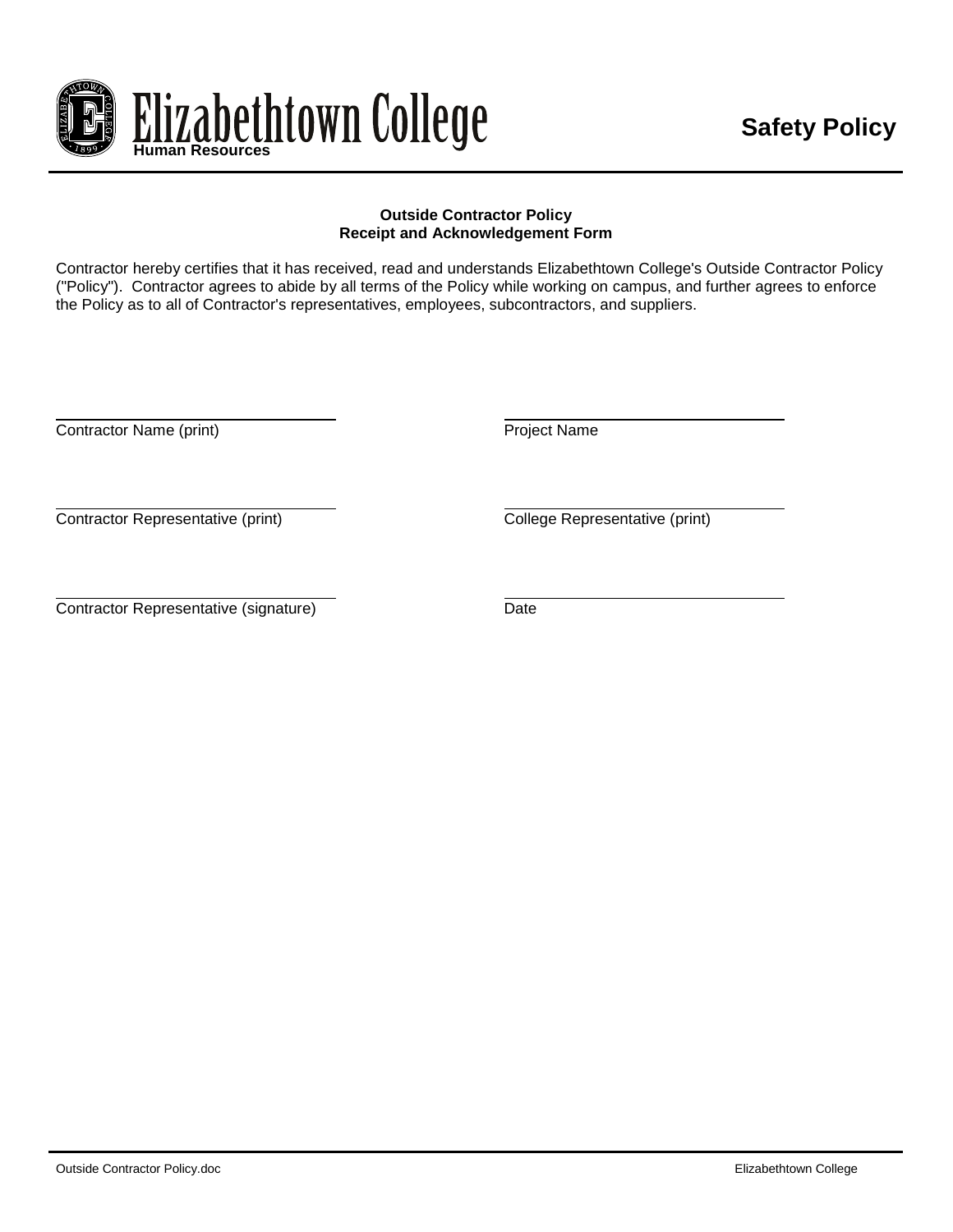

# **Outside Contractor Policy**

## **Scope**

While this Outside Contractor Policy ("Policy") applies to all Contractors physically conducting work on Elizabethtown College's ("College") grounds or to the College's facilities, it is primarily intended for those Contractors involved in construction and renovation.

## **Purpose**

This Policy is intended to protect the safety, health, and well being of the College community as well as visitors to the site and Contractors. It is also intended to address property conservation and liability issues.

## **Process**

All Contractors must read, understand, and follow the items below while working on the College's campus. All Contractors will receive this Policy with the bid packet or prior to beginning work at the College.

- 1. SAFETY PRECAUTIONS AND PROGRAMS: The Contractor shall be responsible for initiating, maintaining and supervising all safety precautions and programs in connection with the performance of its Contract with the College. The Contractor shall take reasonable precautions for the safety of, and shall provide reasonable protection to prevent damage, injury or loss to: (1) all students, employees and visitors of the College; (2) employees on the work site and other persons who may be affected hereby; (3) the work and materials and equipment to be incorporated therein; and (4) other property at the site or adjacent thereto. The Contractor shall give notices and comply with applicable laws, ordinances, rules, regulations and lawful orders of public authorities bearing on the safety of persons and property and their protection from damage, injury or loss, including, but not limited to OSHA. It is up to the Contractor to ensure that the performance of its work is in full compliance with all such safety requirements.
- 2. EMERGENCIES: If you become aware of an emergency including fire, injury, or health you may call 361-1111 on a cell phone, extension 1111 on a campus phone, or pick up a campus blue light phone. Campus Security will dispatch the necessary emergency services. You must also contact your College Project Manager ("Project Manager").
- 3. FLAMMABLES: The Project Manager must be informed when Contractor intends to bring flammable materials onto the site, and advised of quantities and intended use of same. Only as much of the material that is needed for the day shall be stored on site, and it should be removed at the end of the day. Where this is not practical, special arrangements must be made with the Project Manager. Flammable materials must be stored in safety containers and in vehicles when practical.
- 4. STORM and SANITARY SEWERS: Chemical materials other than water must not be placed into the sanitary or storm sewers without the written permission of the Project Manager.
- 5. SECURITY/FENCING: When the nature of the work represents a hazard to those that may pass by the project site, fences must be installed to protect the public. The need, size, construction, and location of the fence must be agreed upon in writing before the project begins.
- 6. LOCKOUT/TAGOUT: Contractor must enforce a lockout/tagout policy in compliance with OSHA and all other applicable laws, ordinances, rules and regulations.
- 7. HAZARD COMMUNICATION: Chemicals brought onto the site must be handled in accordance with OSHA and all other applicable laws, ordinances, rules and regulations. Contractors shall maintain MSDS sheets for all chemicals brought onto the site. Proper labels must be maintained on all containers of chemicals.
- 8. OPEN FLAMES: The Project Manager and the Contractor must agree on the conditions under which open flames shall be permitted. The use of the following practices will be discussed and agreed to by College representatives and the Contractors: (1) Contractor must provide a fire extinguisher in the immediate area of the open flames; (2) Fire watch must be performed in compliance with OSHA 1910.252(a)(2)(iii)(A); (3) Contractor must remove all flammables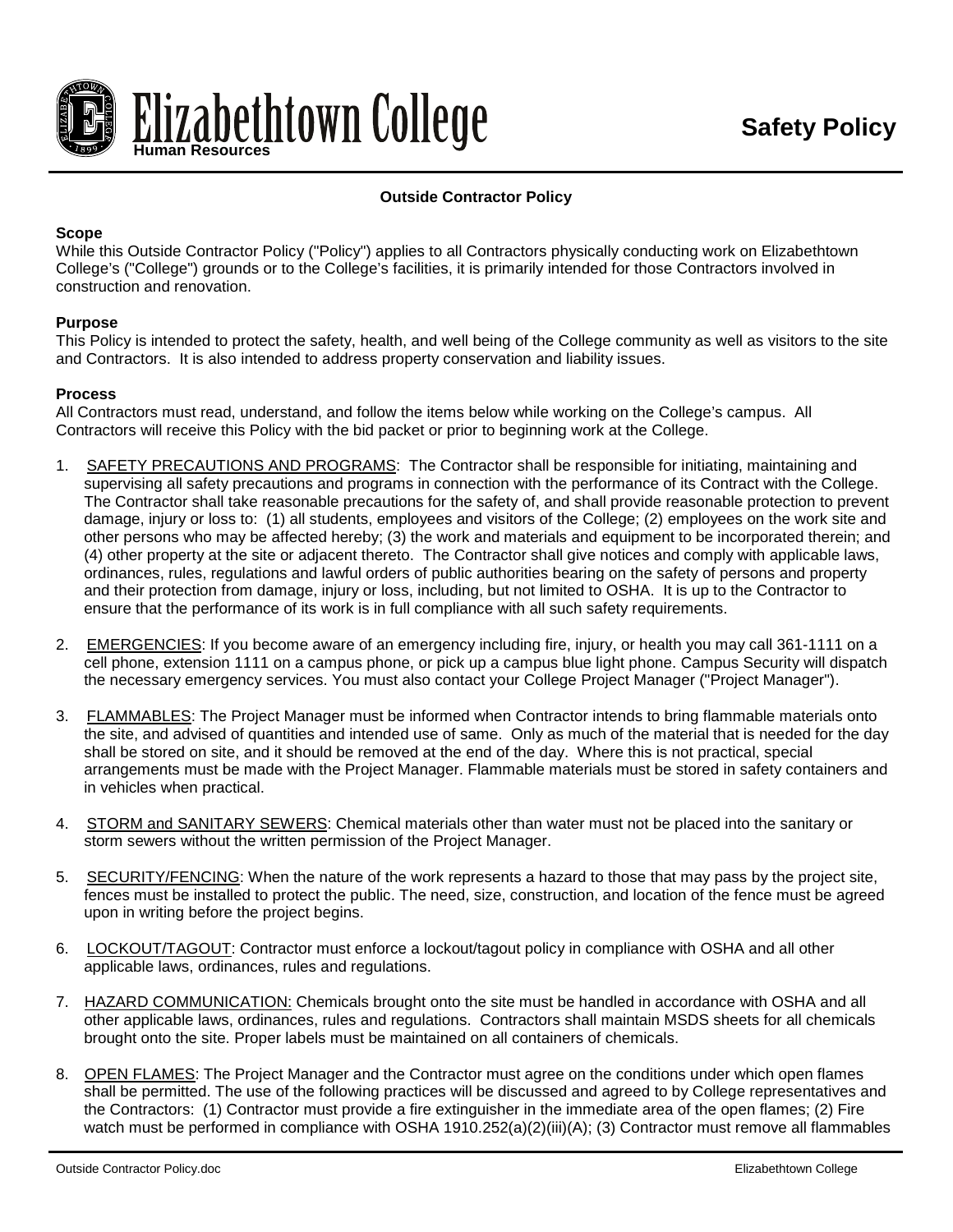

and combustibles from the immediate area - if they cannot be removed they must be covered; (4) Contractor is responsible for checking the job site for hot spots when the job is complete and before leaving the area.

- 9. SMOKING: Project Managers shall designate a smoking area at the project site; this shall be the only place where individuals can smoke. The designated area should be away from any combustible or flammable materials and must have a five gallon bucket filled with water for the cigarette butts. This smoking area must be at least 20 feet away from any building entrances.
- 10. DIGGING: Contractor must notify the Project Manager before digging anywhere on campus. Contractor is further responsible for contacting the PA One Call System at 1-800-242-1776 three working days before digging.
- 11. CRANES, ARTICULATING LIFTS, MANLIFTS, and FORKLIFTS: Operators of these types of equipment must have a current license or certificate of training on file with their employer. Contractors using College equipment shall provide certification of training relevant to the College equipment and must execute an agreement with the College prior to the use of any College equipment.
- 12. CELL PHONE USE: Contractors may not use cell phones while operating equipment (either College-owned equipment or their own equipment) or vehicles on campus.
- 13. HARDHATS: The Contractor and the Project Manager must agree in writing when a project becomes a hardhat area and when it no longer is one. Both College and Contractor personnel must wear hardhats in hardhat areas. Contractor shall be responsible for enforcement of hardhat requirement.
- 14. PERSONAL PROTECTIVE EQUIPMENT (PPE): Contractors must provide their employees with appropriate PPE and shall mandate use of this equipment when needed for job conditions.
- 15. CONTRACTOR PARKING: College Project Managers shall designate limited areas for Contractor parking. Contractors shall park only in designated Contractor parking areas.
- 16. STANDARDS of CONDUCT: All employees of the contractor are expected to respect the rights of others and conduct themselves in a professional and business-like manner while working on campus. Acts of willful unethical or illegal actions will not be tolerated.
- 17. CONTRACTOR EMPLOYEES: The College reserves the right for any reasonable reason to request that any employee of the Contractor or its Subcontractors be removed from the project.

#### **Responsibilities**

- 1. College Project Manager and Office/Work Station Manager (Facilities Management)
	- a. Ensure all initial bid packets to Contractors include this Policy or ensure it is noted in project specifications for large projects
	- b. Ensure that all Contractors working on campus sign the receipt and acknowledgement form for each large project or annually for repeat Contractors working on campus on a regular basis
	- c. Obtain certificates of insurance for Contractors working on campus
	- d. Obtain proof of workers' compensation insurance
	- e. File and maintain all sign-off sheets and certificates of insurance
	- f. Discuss issues with Contractors prior to beginning a project to outline the College's expectations regarding safety
- 2. Contractors
	- a. Sign the receipt and acknowledgement form
	- b. Abide by this Policy while working on campus
	- c. Provide certificate of insurance to Project Manager before beginning work on campus
	- d. Report any concerns to College Project Manager immediately